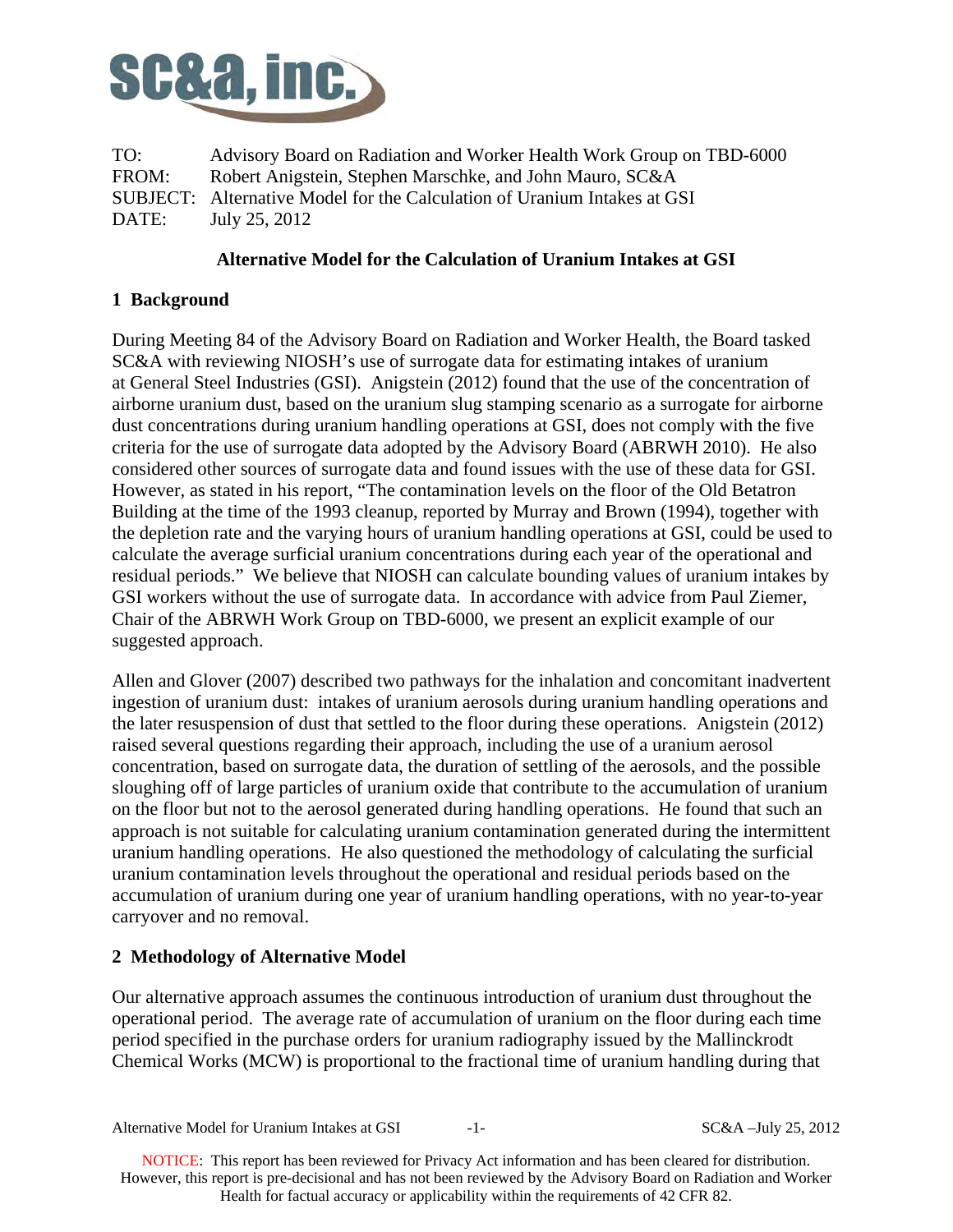time period. The removal rate is based on the exponential source-term depletion rate recommended in OTIB-0070 (Sharfi 2012). The final surficial concentration is given by the average contamination level on the floor of the Old Betatron Building at the time of the FUSRAP cleanup, reported by Murray and Brown (1994). The airborne concentration due to resuspension at any time during both the operational and residual periods is calculated by applying the appropriate resuspension factor to the time-varying surficial concentration. The airborne concentration during uranium handling operations is calculated from the derived accumulation rate and the deposition velocity of the uranium aerosol.

### **2.1 Surficial Uranium Activity Concentration**

The surficial uranium activity concentration can be derived from the following differential equation:

$$
\frac{d\sigma_i}{dt} = -\mu \sigma_i + f_i R \tag{1}
$$

 $\sigma_i$  = surficial uranium concentration due to accumulation during time period *i* (Bq/m<sup>2</sup>)

 $t = \text{time (d)}$ 

 $\mu$  = fractional removal rate  $= 6.7 \times 10^{-4}$  d<sup>-1</sup> (Sharfi 2012)

 $f_i$  = fraction of time during period *i* during which uranium handling operations occurred  $T$ 

$$
=\frac{-i}{t_{i2}-t_{i1}}
$$

 $T_i$  = duration of uranium handling operations during time period *i* 

 $t_{i1}$  = start of time period *i* 

 $t_{i2}$  = end of time period *i* 

*R* = rate of uranium accumulation during uranium handling operations (Bq m<sup>-2</sup> d<sup>-1</sup>)

Integrating equation 1, using the boundary condition  $\sigma_i(t_{ii}) = 0$ , we obtain the following expression for the surficial activity concentration at time *t*:

$$
\sigma_i(t) = \frac{f_i R}{\mu} \left( 1 - e^{-\mu (t - t_{i1})} \right) \qquad (t_{i1} < t < t_{i2})
$$
  

$$
= \frac{f_i R e^{-\mu t}}{\mu} \left( e^{\mu t_{i2}} - e^{\mu t_{i1}} \right) \qquad (t_{i2} < t)
$$
  

$$
S(t) = \sum_{i=1}^{n(t)} \sigma_i(t)
$$
 (2)

 $\sigma_i(t)$  = surficial uranium activity concentration at time *t* due to accumulation during time period *i* (Bq/m<sup>2</sup>)

Alternative Model for Uranium Intakes at GSI  $-2$ - SC&A –July 25, 2012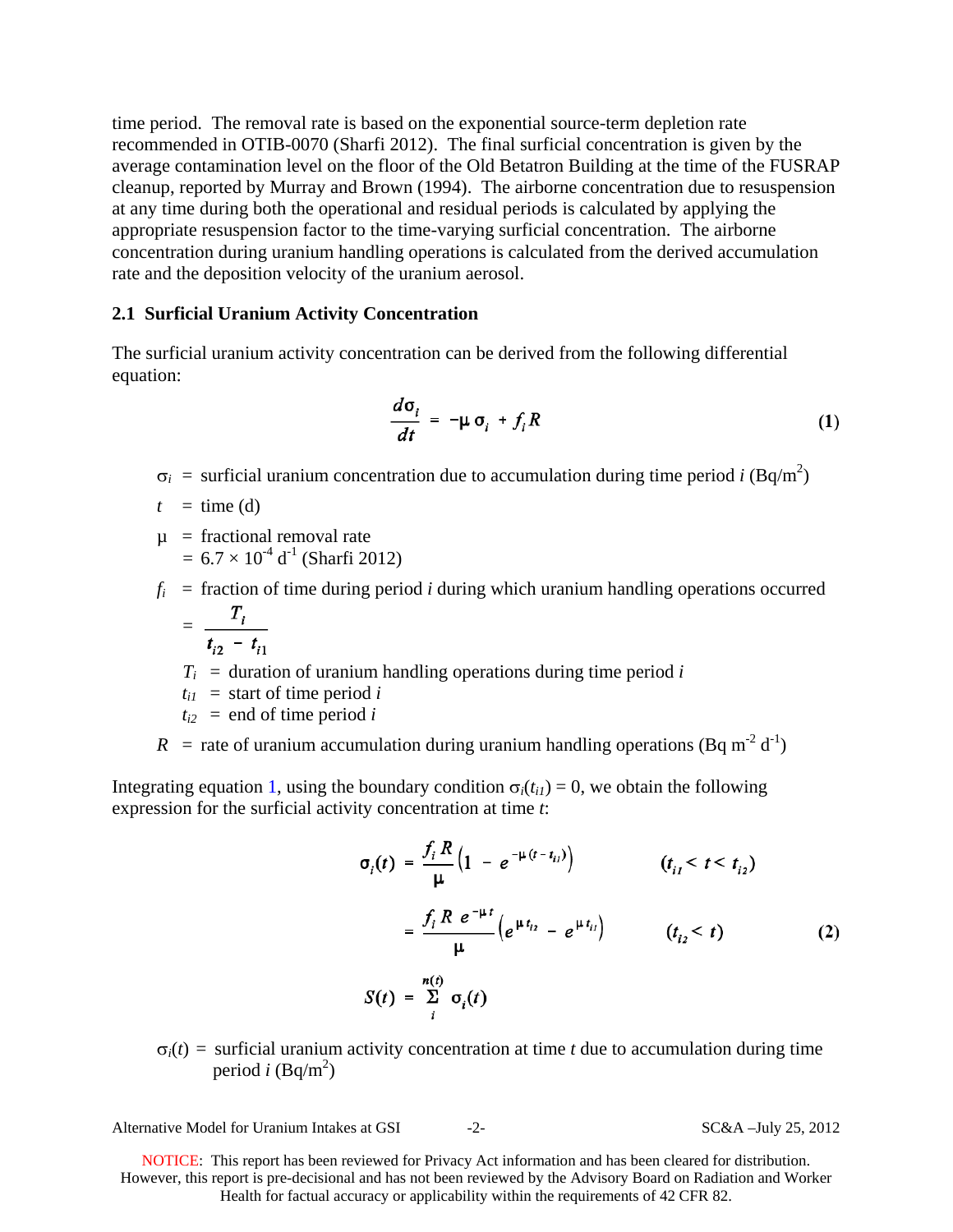- $S(t) =$  total surficial uranium activity concentration at time *t* (Bq/m<sup>2</sup>)
- $n(t)$  = number of uranium-handling time intervals up to time *t*

Table 1 lists the dates covered by the purchase orders for uranium radiography issued by MCW. The total hours of uranium handling were based on the monthly or annual costs for each period, as well as on the hourly rate, as specified by the purchase orders. These were divided by the length of each period (in hours) to calculate the fraction of each period during which uranium handling operations took place, represented by the symbol  $f_i$  in equations 1 and 2. Because the frequency of uranium handling operations prior to March 1, 1958, is unknown, the highest fraction of the later periods was assigned to the period starting from January 1, 1953, the beginning of covered operations at GSI.

|            | Period covered by PO | Uranium handling   |                        |                       |
|------------|----------------------|--------------------|------------------------|-----------------------|
| Dates      |                      | Hours <sup>a</sup> | Total (h) <sup>b</sup> | Fraction <sup>c</sup> |
| $1/1/53^d$ | $2/28/58^d$          |                    |                        | $0.0499^e$            |
| 3/1/58     | 6/30/58              | 2928               | 125                    | 0.0427                |
| 7/1/58     | 10/31/58             | 2952               | 112.5                  | 0.0381                |
| 11/1/58    | 6/30/59              | 5808               | 225                    | 0.0387                |
| 7/1/59     | 6/30/60              | 8784               | 337.5                  | 0.0384                |
| 7/1/60     | 6/30/61              | 8760               | 337.5                  | 0.0385                |
| 7/1/61     | 6/30/62              | 8760               | 437.5                  | 0.0499                |
| 7/1/62     | 6/30/63              | 8760               | 125                    | 0.0143                |
| 7/1/63     | 6/30/64              | 8784               | 28.12                  | 0.0032                |
| 7/1/64     | 6/30/65              | 8760               | 28.12                  | 0.0032                |
| 7/1/65     | 6/30/66              | 8760               | 12.86                  | 0.0015                |

Table 1. Uranium Handling Times, Based on MCW Purchase Orders

a Duration of period

b Total hours of uranium handling operations during specified time period

<sup>c</sup> Fraction of time devoted to uranium handling operations (column  $4 \div$  column 3)

d No purchase orders found for this period

e Maximum of all later periods

To evaluate equation 2 at time *t*, we must solve for *R*. We can derive R from equation 2, provided we know the value of *S*(*t*) at some known time *t*. Such a value can be obtained from the results of the survey of the Old Betatron Building performed by the Oak Ridge National Laboratory (ORNL) on June 7, 1993, as reported by Murray and Brown (1994, Table 4). The authors list the  $\alpha$ -radiation levels at 31 random locations on the first floor of this building, as shown in Table 2 of the present memo. These random samples constitute the best available data for estimating the average contamination level on the floor of the shooting room of the Old Betatron Building. Since the authors state that the MDA = 50 dpm/100 cm<sup>2</sup>, we set readings of "<MDA" to one-half that value—25  $dpm/100$  cm<sup>2</sup>. The average of the 31 readings— converted

Alternative Model for Uranium Intakes at GSI  $-3$ - SC&A –July 25, 2012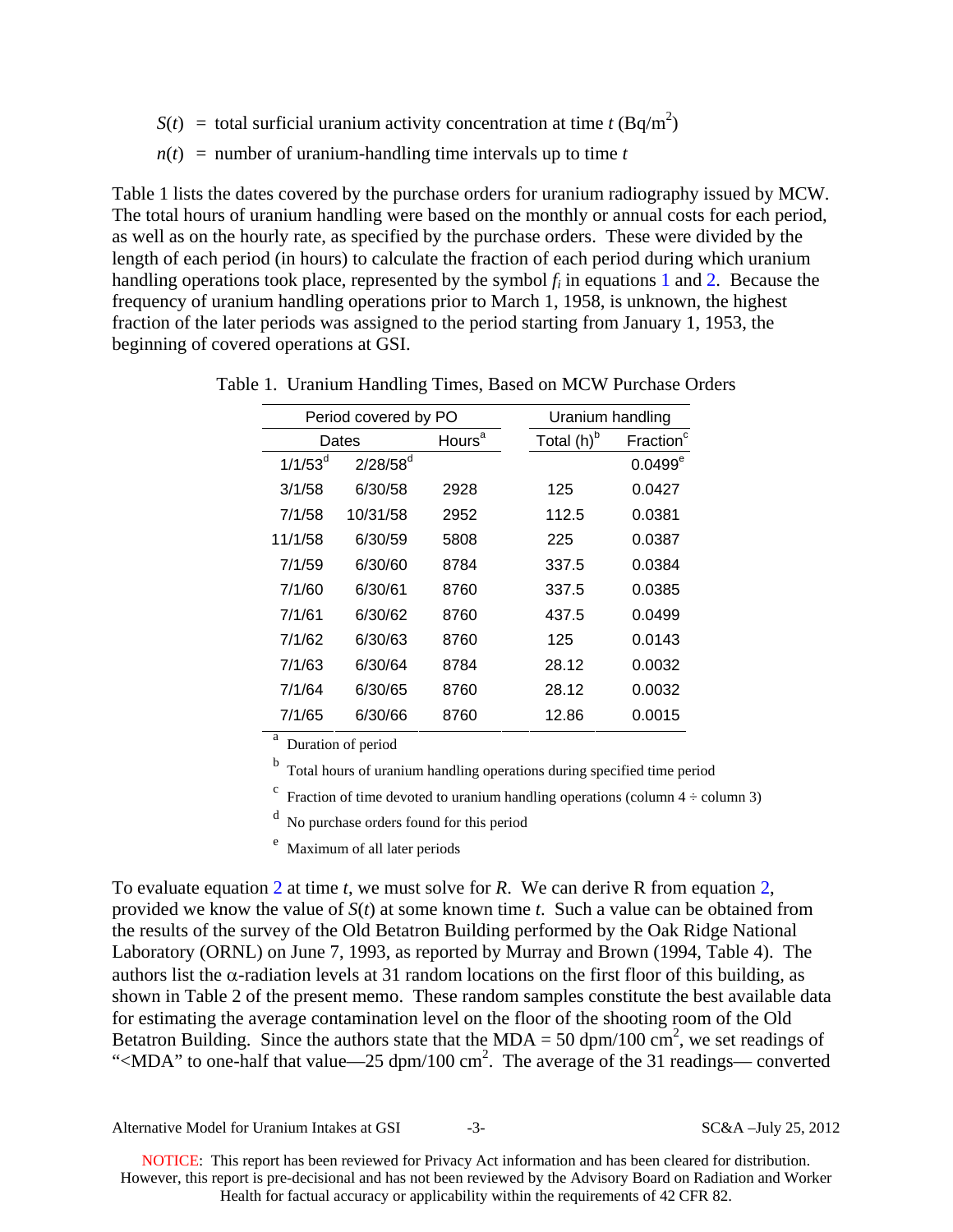to units of Bq/m<sup>2</sup>—is equal to 43.6 Bq/m<sup>2</sup>. The time  $t_f$  is expressed in days since January 1, 1953, the start of the operational period at GSI, until the date of the survey.

Figure 1 shows the locations of the measurements reported by Murray and Brown (1994), superimposed on a map of the first floor of the Old Betatron Building. The blue squares denote the random locations. In addition, the ORNL team scanned the entire floor using large-area floor monitors and G-M pancake probes. Red squares indicate locations that showed elevated  $\beta/\gamma$ activities. Since they represent biased samples, the activities at these locations were not used in the present calculations but are shown to indicate the localized distribution of these "hot spots." At 13 of these 25 locations, the  $\alpha$ -radiation levels were <MDA. We note that a separate ORNL survey of the New Betatron Building "showed no residual <sup>238</sup>U attributable to former AECsupported operations at this site." (Murray and Uziel 1992)



Figure 1. Locations of  $\alpha$ -Activity Measurements in Old Betatron Building

Alternative Model for Uranium Intakes at GSI  $-4-$  SC&A –July 25, 2012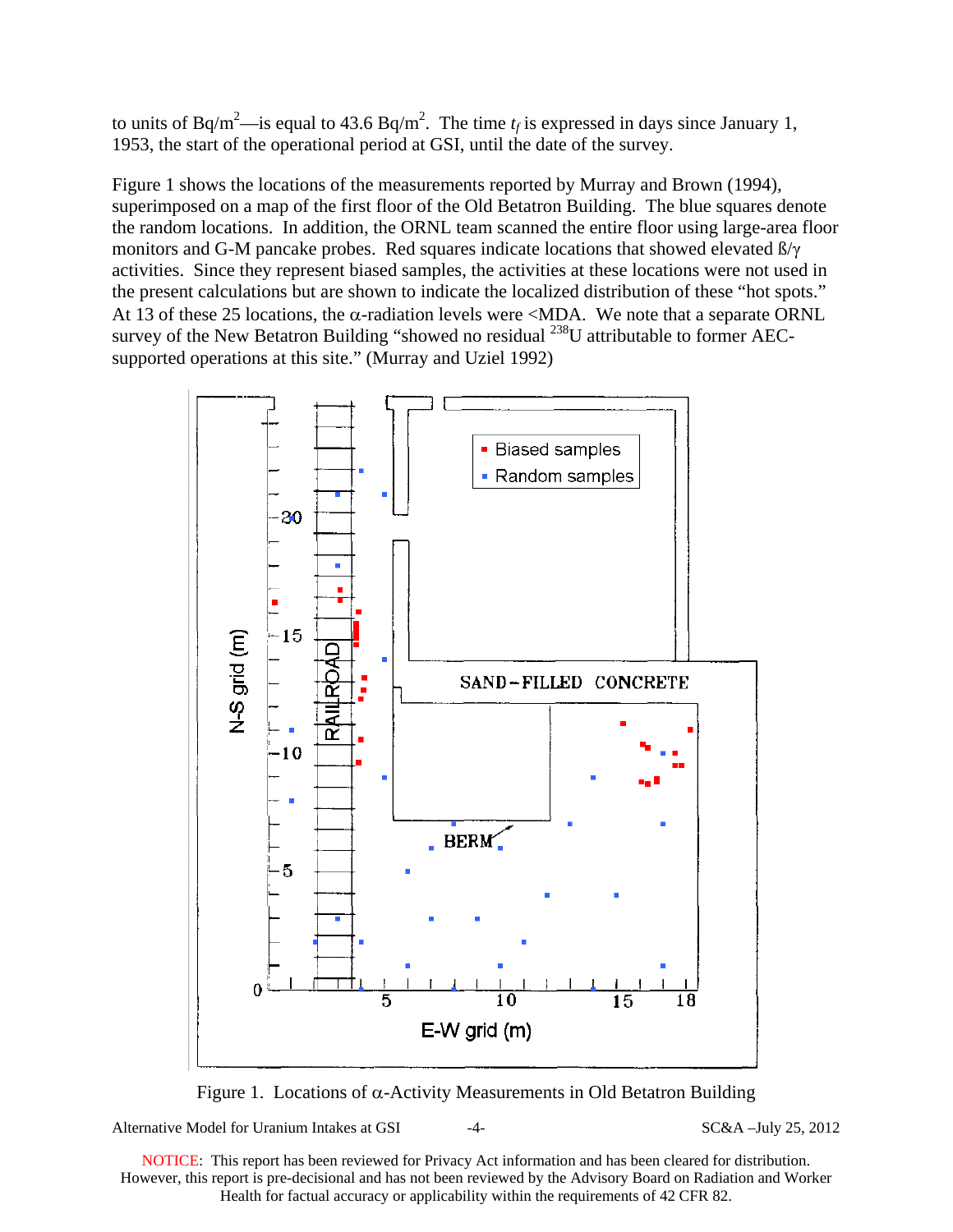| Sample location |                         |                                   | Alpha       |  |  |  |
|-----------------|-------------------------|-----------------------------------|-------------|--|--|--|
| North           | East                    | $\frac{dpm}{100}$ cm <sup>2</sup> | $Bq/m^{2a}$ |  |  |  |
| 0               | 4                       | $MDA$                             | 42          |  |  |  |
| 0               | 8                       | $MDA$                             | 42          |  |  |  |
| 0               | 14                      | $MDA$                             | 42          |  |  |  |
| 1               | 6                       | $MDA$                             | 42          |  |  |  |
| 1               | 10                      | $MDA$                             | 42          |  |  |  |
| 1               | 17                      | $MDA$                             | 42          |  |  |  |
| $\overline{c}$  | $\overline{\mathbf{c}}$ | $MDA$                             | 42          |  |  |  |
| $\overline{c}$  | 4                       | $MDA$                             | 42          |  |  |  |
| $\overline{2}$  | 11                      | 21                                | 35          |  |  |  |
| 3               | 3                       | $MDA$                             | 42          |  |  |  |
| 3               | $\overline{7}$          | 35                                | 58          |  |  |  |
| 3               | 9                       | $MDA$                             | 42          |  |  |  |
| 4               | 12                      | $MDA$                             | 42          |  |  |  |
| 4               | 15                      | $MDA$                             | 42          |  |  |  |
| 5               | 6                       | $MDA$                             | 42          |  |  |  |
| 6               | $\overline{7}$          | $MDA$                             | 42          |  |  |  |
| 6               | 10                      | $MDA$                             | 42          |  |  |  |
| $\overline{7}$  | 8                       | $MDA$                             | 42          |  |  |  |
| $\overline{7}$  | 13                      | 35                                | 58          |  |  |  |
| $\overline{7}$  | 17                      | $MDA$                             | 42          |  |  |  |
| 8               | 1                       | $MDA$                             | 42          |  |  |  |
| 9               | 5                       | $MDA$                             | 42          |  |  |  |
| 9               | 14                      | $MDA$                             | 42          |  |  |  |
| 10              | 17                      | 42                                | 70          |  |  |  |
| 11              | 1                       | $MDA$                             | 42          |  |  |  |
| 14              | 5                       | 28                                | 47          |  |  |  |
| 18              | 3                       | <mda< td=""><td>42</td></mda<>    | 42          |  |  |  |
| 20              | 1                       | $MDA$                             | 42          |  |  |  |
| 21              | 3                       | $MDA$                             | 42          |  |  |  |
| 21              | 5                       | $MDA$                             | 42          |  |  |  |
| 22              | 4                       | $MDA$                             | 42          |  |  |  |
| Average         |                         |                                   | 43.6        |  |  |  |

Table 2. Alpha Activity Concentrations on Floor of Old Betatron Building

Source: Murray and Brown (1994, Table 4)

<sup>a</sup> Calculated assuming "<MDA" = 25 dpm/100 cm<sup>2</sup>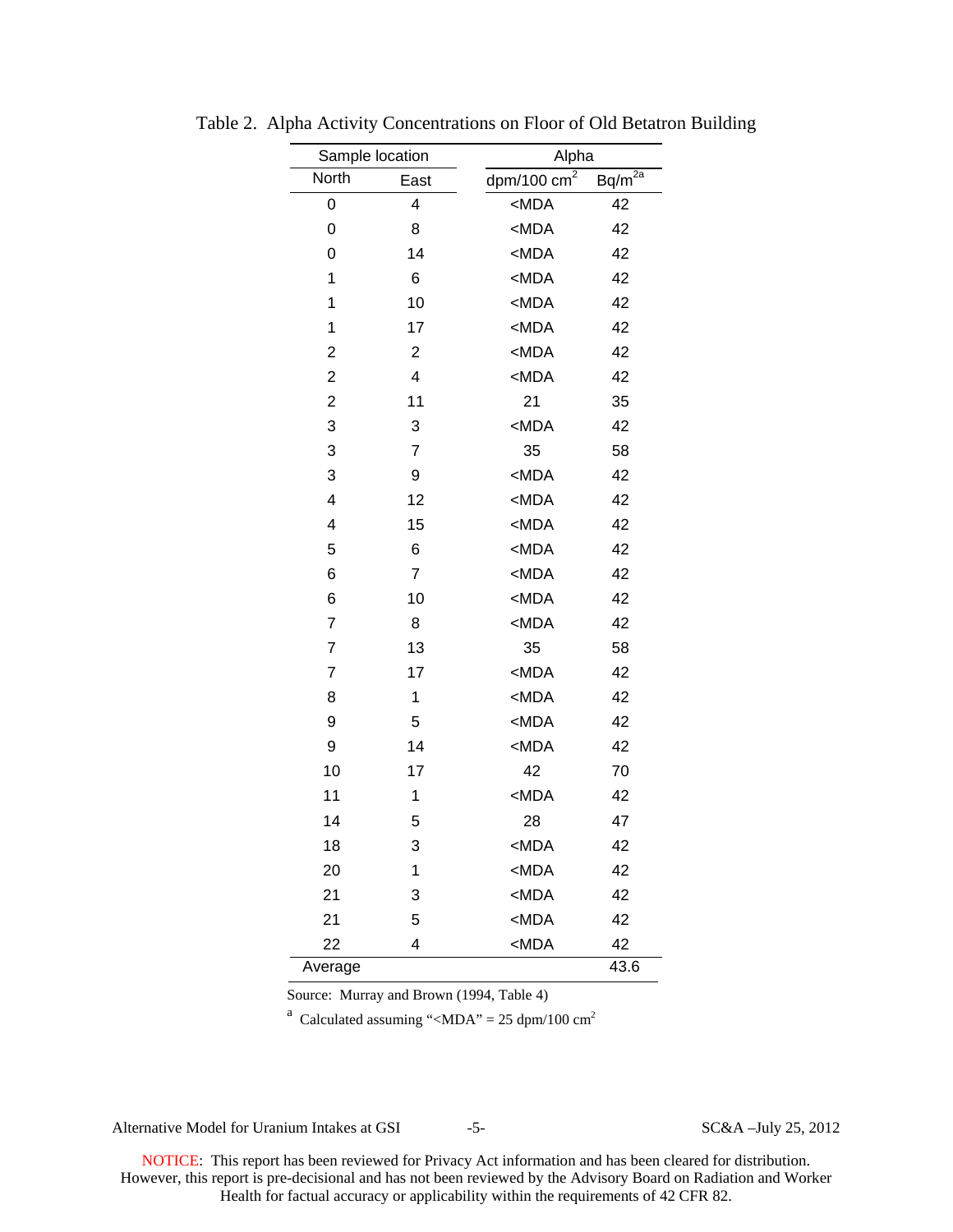Since  $t_f$  is after the end of uranium-handling operations, we can solve for *R* using the second and third lines of equation 2. Substituting  $t_f$  for  $t$ , we obtain

$$
R = \frac{e^{\mu t_f} \mu S(t_f)}{\sum_{i}^{n(t_f)} f_i (e^{\mu t_u} - e^{\mu t_u})}
$$
(3)

- $\mathbb{R}$ = rate of accumulation of surficial uranium during uranium handling operations  $= 1.195$  Bq m<sup>-2</sup> d<sup>-1</sup>
- $S(t_f)$  = average  $\alpha$ -activity concentration on first floor of Old Betatron Building at time  $t_f$  $= 43.6$  Bg/m<sup>2</sup>

$$
t_f = \text{time of ORNL survey}
$$
  
= 14,767 d (January 1, 1953–June 7, 1993)

The average surficial activity concentration during a given calendar year can be estimated by calculating  $S(t)$  on June 30, the midpoint of the year. The results are listed in Table 3. As shown in this table, the surficial concentration increases markedly from 1953 to 1958, then gradually levels off and starts to decline after 1962. To determine the accuracy of using the midyear date, we explicitly calculated the average concentrations during the first 5 years by integrating the first line of equation 2 over each year. We found that the results of this exact calculation agree with the concentration on June 30, with a maximum difference of 0.6% during the first year and less than 0.2% in the following 4 years. This indicates that using the midpoint of the year results in an accurate determination.

#### **2.2 Airborne Uranium Activity Concentration**

The airborne uranium activity concentration due to surficial contamination is calculated by applying a resuspension factor to the surficial concentration.

$$
\chi_S(t) = F_r S(t) \tag{4}
$$

 $\gamma_s(t)$  = airborne uranium activity concentration due to surficial contamination at time *t* 

$$
F_r = \text{resuspension factor} = 1 \times 10^{-5} \text{ m}^{-1}
$$

The airborne uranium activity concentration due to uranium handling operations can be estimated from *R*, the rate of accumulation.

$$
\chi_h = \frac{R}{c_1 v_d} \tag{5}
$$

Alternative Model for Uranium Intakes at GSI  $-6-$  SC&A –July 25, 2012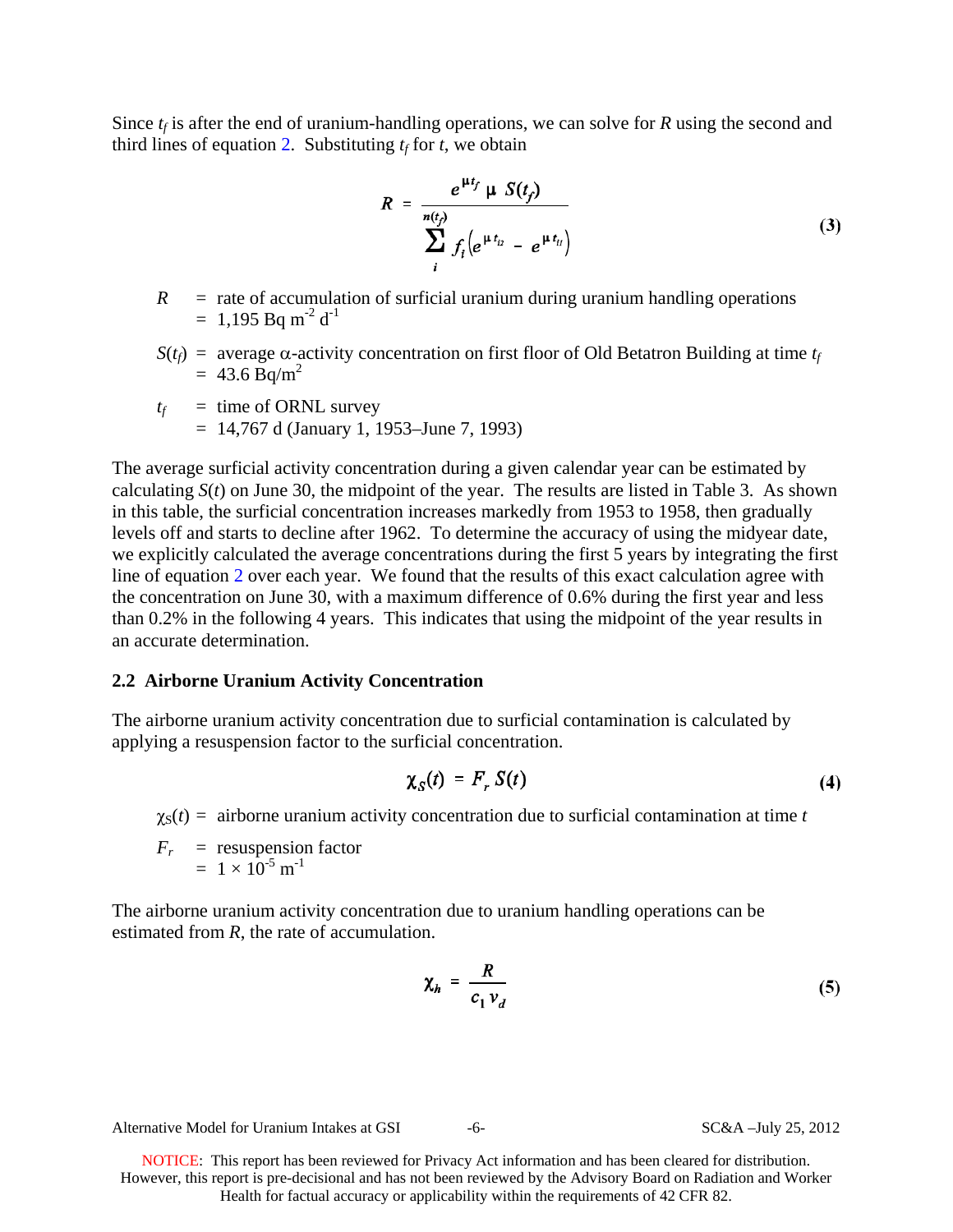| Year | U concentration        |                |              | Intake (dpm/calendar day) |            |          |
|------|------------------------|----------------|--------------|---------------------------|------------|----------|
|      | $Bq/m^{\overline{2a}}$ | dpm/100 $cm2a$ | $dpm/m^{3b}$ | Resuspension              | U handling | Total    |
| 1953 | 10,119                 | 6,071          | 6.07         | 64.87                     | 1,591.28   | 1,656.15 |
| 1954 | 27,245                 | 16,347         | 16.35        | 174.67                    | 1,591.28   | 1,765.95 |
| 1955 | 40,657                 | 24,394         | 24.39        | 260.65                    | 1,591.28   | 1,851.93 |
| 1956 | 51,209                 | 30,725         | 30.73        | 328.30                    | 1,591.28   | 1,919.58 |
| 1957 | 59,402                 | 35,641         | 35.64        | 380.82                    | 1,591.28   | 1,972.10 |
| 1958 | 64,775                 | 38,865         | 38.86        | 415.27                    | 1,327.34   | 1,742.61 |
| 1959 | 65,559                 | 39,336         | 39.34        | 420.30                    | 1,229.22   | 1,649.52 |
| 1960 | 66,123                 | 39,674         | 39.67        | 423.91                    | 1,229.25   | 1,653.16 |
| 1961 | 66,682                 | 40,009         | 40.01        | 427.49                    | 1,410.92   | 1,838.41 |
| 1962 | 71,491                 | 42,895         | 42.89        | 458.32                    | 1,018.30   | 1,476.62 |
| 1963 | 61,489                 | 36,893         | 36.89        | 394.20                    | 276.89     | 671.09   |
| 1964 | 49,322                 | 29,593         | 29.59        | 316.20                    | 102.44     | 418.64   |
| 1965 | 39,887                 | 23,932         | 23.93        | 255.72                    | 74.30      | 330.02   |
| 1966 | 31,800                 | 19,080         | 19.08        | 203.87                    | 23.19      | 227.06   |
| 1967 | 24,902                 | 14,941         | 14.94        | 159.64                    |            | 159.64   |
| 1968 | 19,473                 | 11,684         | 11.68        | 124.84                    |            | 124.84   |
| 1969 | 15,259                 | 9,155          | 9.16         | 97.82                     |            | 97.82    |
| 1970 | 11,949                 | 7,169          | 7.17         | 76.60                     |            | 76.60    |
| 1971 | 9,356                  | 5,614          | 5.61         | 59.98                     |            | 59.98    |
| 1972 | 7,317                  | 4,390          | 4.39         | 46.91                     |            | 46.91    |
| 1973 | 5,733                  | 3,440          | 3.44         | 36.76                     |            | 36.76    |
| 1974 | 4,489                  | 2,694          | 2.69         | 28.78                     |            | 28.78    |
| 1975 | 3,516                  | 2,109          | 2.11         | 22.54                     |            | 22.54    |
| 1976 | 2,749                  | 1,650          | 1.65         | 17.62                     |            | 17.62    |
| 1977 | 2,154                  | 1,293          | 1.29         | 13.81                     |            | 13.81    |
| 1978 | 1,687                  | 1,012          | 1.01         | 10.81                     |            | 10.81    |
| 1979 | 1,321                  | 793            | 0.79         | 8.47                      |            | 8.47     |
| 1980 | 1,033                  | 620            | 0.62         | 6.62                      |            | 6.62     |
| 1981 | 809                    | 486            | 0.49         | 5.19                      |            | 5.19     |
| 1982 | 634                    | 380            | 0.38         | 4.06                      |            | 4.06     |
| 1983 | 496                    | 298            | 0.30         | 3.18                      |            | 3.18     |
| 1984 | 388                    | 233            | 0.23         | 2.49                      |            | 2.49     |
| 1985 | 304                    | 182            | 0.18         | 1.95                      |            | 1.95     |
| 1986 | 238                    | 143            | 0.14         | 1.53                      |            | 1.53     |
| 1987 | 186                    | 112            | 0.11         | 1.20                      |            | 1.20     |
| 1988 | 146                    | 87             | 0.09         | 0.93                      |            | 0.93     |
| 1989 | 114                    | 69             | 0.07         | 0.73                      |            | 0.73     |
| 1990 | 89                     | 54             | 0.05         | 0.57                      |            | 0.57     |
| 1991 | 70                     | 42             | 0.04         | 0.45                      |            | 0.45     |
| 1992 | 55                     | 33             | 0.03         | 0.35                      |            | 0.35     |
| 1993 | 46                     | 28             | 0.03         | 0.29                      |            | 0.29     |

Table 3. Inhalation of Uranium by GSI Workers

<sup>a</sup> Surficial activity concentration

b Airborne activity due to resuspension from contaminated surface

 $\degree$  Intakes continued until July 10, 1993, the date remediation under FUSRAP was completed.

Alternative Model for Uranium Intakes at GSI -7- SC&A –July 25, 2012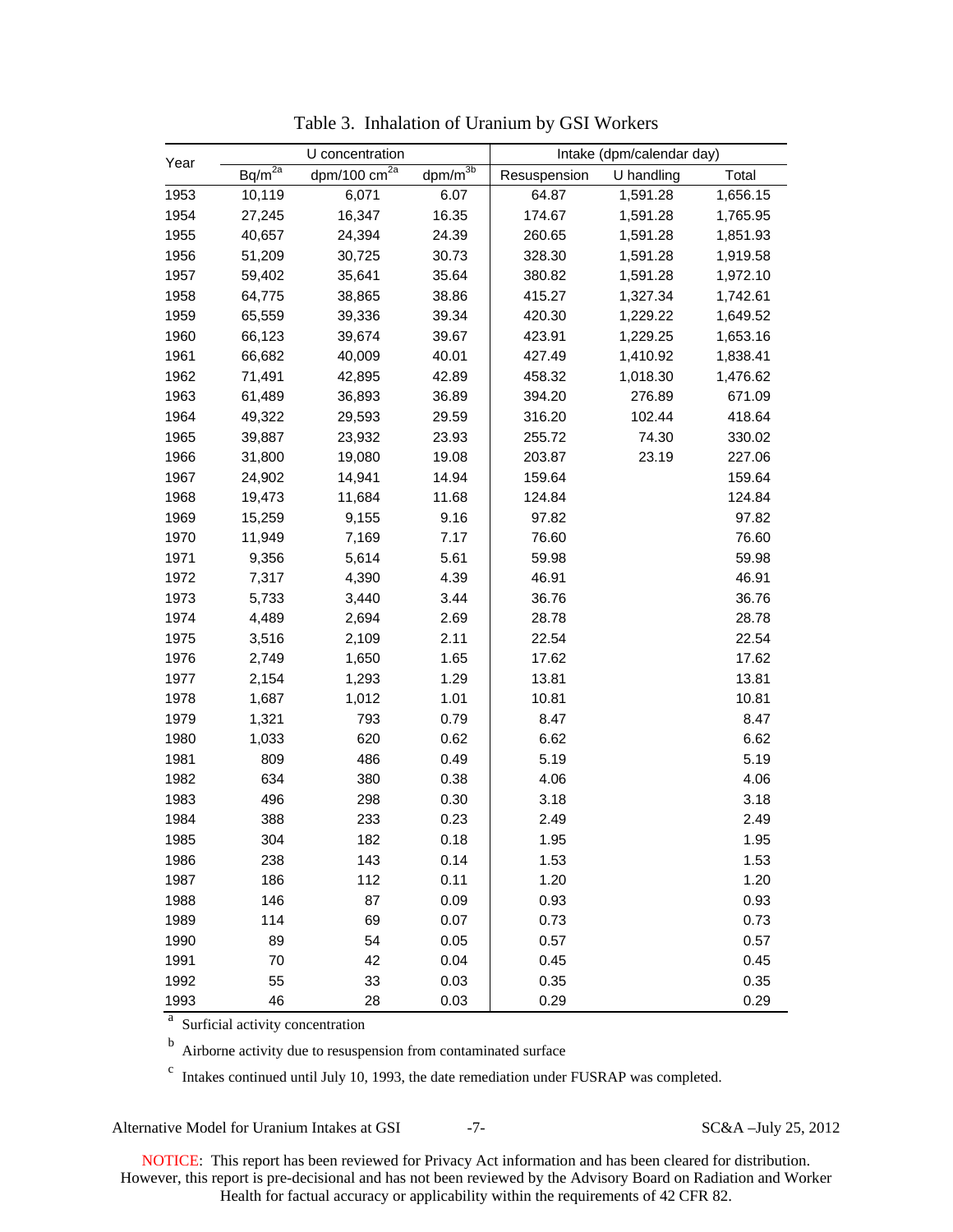- $\chi_h$  = airborne uranium activity concentration due to uranium handling activities
	- $= 18.44$  Bq/m<sup>3</sup>
	- $= 1,106$  dpm/m<sup>3</sup>
- $c_1$  = conversion factor
	- $= 86,400 \text{ s/d}$
- $v_d$  = deposition velocity of 5  $\mu$ m AMAD particles  $= 7.5 \times 10^{-4}$  m/s (Allen and Glover 2007)

### **2.3 Resuspension Factor**

We selected a value of  $1 \times 10^{-5}$  m<sup>-1</sup> for the resuspension factor from the range of values cited by Sharfi (2012). Anigstein and Mauro (2012) had suggested a value of  $5 \times 10^{-5}$  m<sup>-1</sup> as a plausible upper bound in the model described by Allen and Glover (2007). Use of such a value would have made the results of their model more claimant favorable. However, as we shall demonstrate, the present value is more appropriate for our proposed alternative model.

Reviewing some of the resuspension factors cited by Sharfi (2012), we note that a factor of  $1 \times 10^{-6}$  m<sup>-1</sup> is appropriate for a decommissioned facility in which surfaces would have been cleaned or washed, and no fresh radioactive material would have accumulated (Abu-Eid et al. 2002, p 4). A facility with fresh, recently deposited surficial contamination that is subject to pedestrian and vehicular traffic may have a factor of  $5 \times 10^{-5}$  m<sup>-1</sup> or higher. In the proposed model, the contamination includes both recently deposited activity and material that may have accumulated over the entire 13.5-y period of AEC operations, whereas Allen and Glover (2007) postulated an accumulation over a period of one year. We believe that the intermediate value of  $1 \times 10^{-5}$  m<sup>-1</sup> is a plausible upper bound for use with the proposed model.

The resuspension factor should also be in reasonable agreement with the fractional removal rate recommended by Sharfi (2012). Removal can involve various unspecified mechanisms; for the purpose of the present comparison, we will assume that some unknown fraction of the removal is through resuspension, with the resuspended material being vented to the outside air. The relationship among the removal rate, the resuspension factor, and the building ventilation rate can be expressed by the following equation:

$$
\mu_r = \frac{c_2 \ r \ V \chi_S(t)}{A \ S(t)} = c_2 \ F_r H \ r \tag{6}
$$

 $\mu_r$  = removal rate due to resuspension (d<sup>-1</sup>)

$$
\leq \ \mu
$$

 $c_2$  = conversion factor  $= 24$  h/d

- $r = \text{air exchange rate } (\text{h}^{-1})$
- $V =$  volume of affected region  $(m<sup>3</sup>)$
- $A = \text{area of contaminated surface (m}^2)$

Alternative Model for Uranium Intakes at GSI  $-8$ - SC&A –July 25, 2012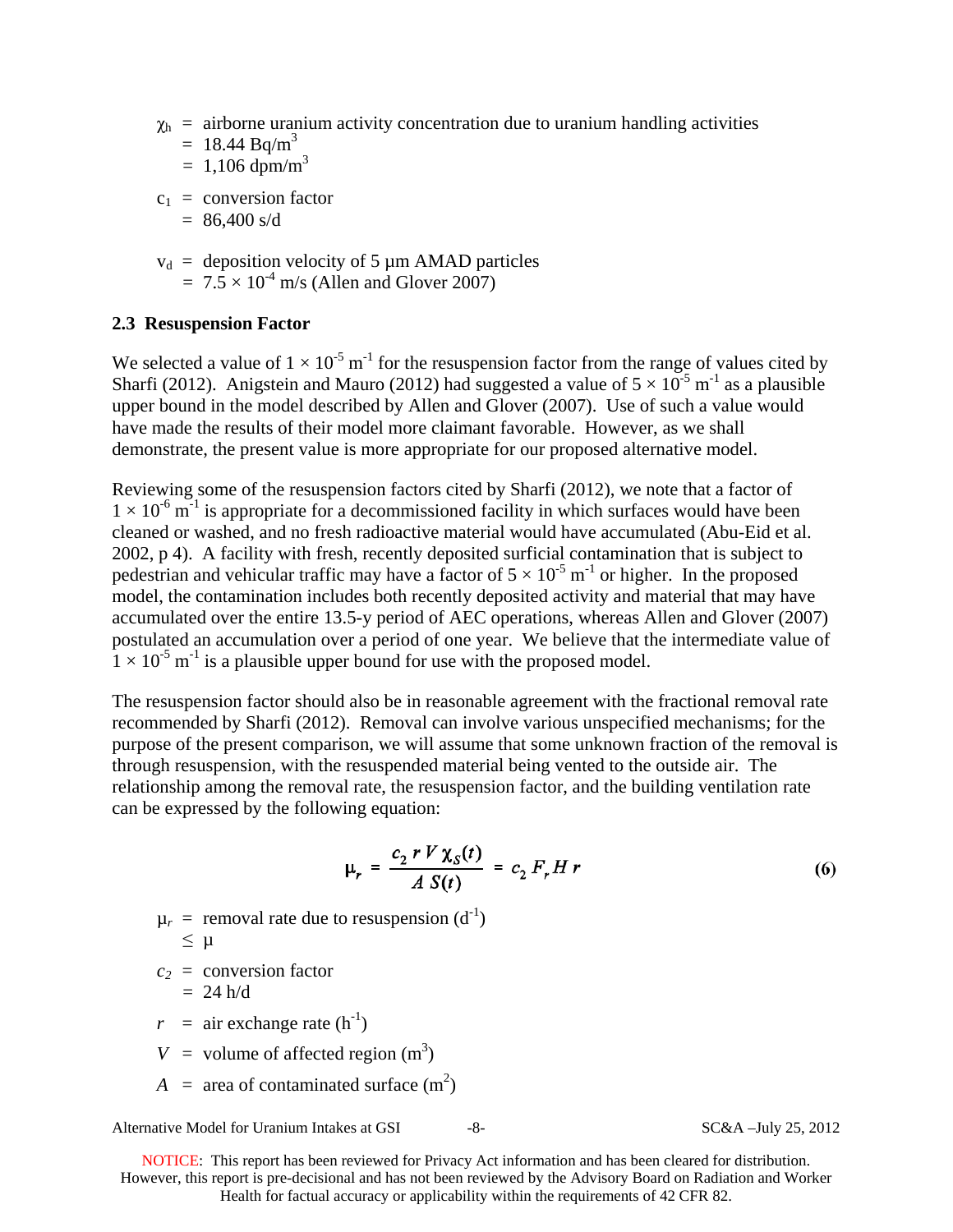$H =$  height of shooting room in Old Betatron Building  $=\frac{V}{4}$  $= 35$  ft  $= 10.7$  m

Solving equation 6 for the air exchange rate, *r*, we obtain

$$
r = \frac{\mu_r}{c_2 F_r H} \tag{7}
$$

$$
r = 0.26 h^{-1}
$$
  

$$
\mu_r = \mu
$$

This is a plausible value of the effective air exchange rate for the shooting room in the Old Betatron Building. Although an often-quoted nominal value of the ventilation rate for an industrial building is about  $1 h^{-1}$ , there are several factors that would have reduced the effective air exchange rate in this instance. First, we note that the ventilators (exhaust fans) were located on the roof. Air entered the building primarily through the outside entrance. The entrance to the exposure room of the New Betatron Building was approximately 17 ft high, as scaled from the elevation drawing shown in Figure 2. The entrance to the Old Betatron Building (shown in Figure 3) appears to have had a similar height. Some of the air entering through the door would have been exhausted directly through the roof, without mixing with the air in the workers' breathing zone that is a few feet above the floor. Thus, the effective air exchange rate while the outside door was open would have been less than the exhaust rate. Furthermore, the room had no openings other than the outside door and the door to the control room. The outside door would normally have been opened only to permit the passage of castings to be radiographed and probably, in summer, to allow additional ventilation, but would be closed while radiography was in progress. The door to the control was always locked while betatron radiography was in progress, which was approximately 41% of the time (SC&A 2008).



Figure 2. Elevation Drawing of New Betatron Building—Detail (NRC 2009)

Alternative Model for Uranium Intakes at GSI  $-9-$  SC&A –July 25, 2012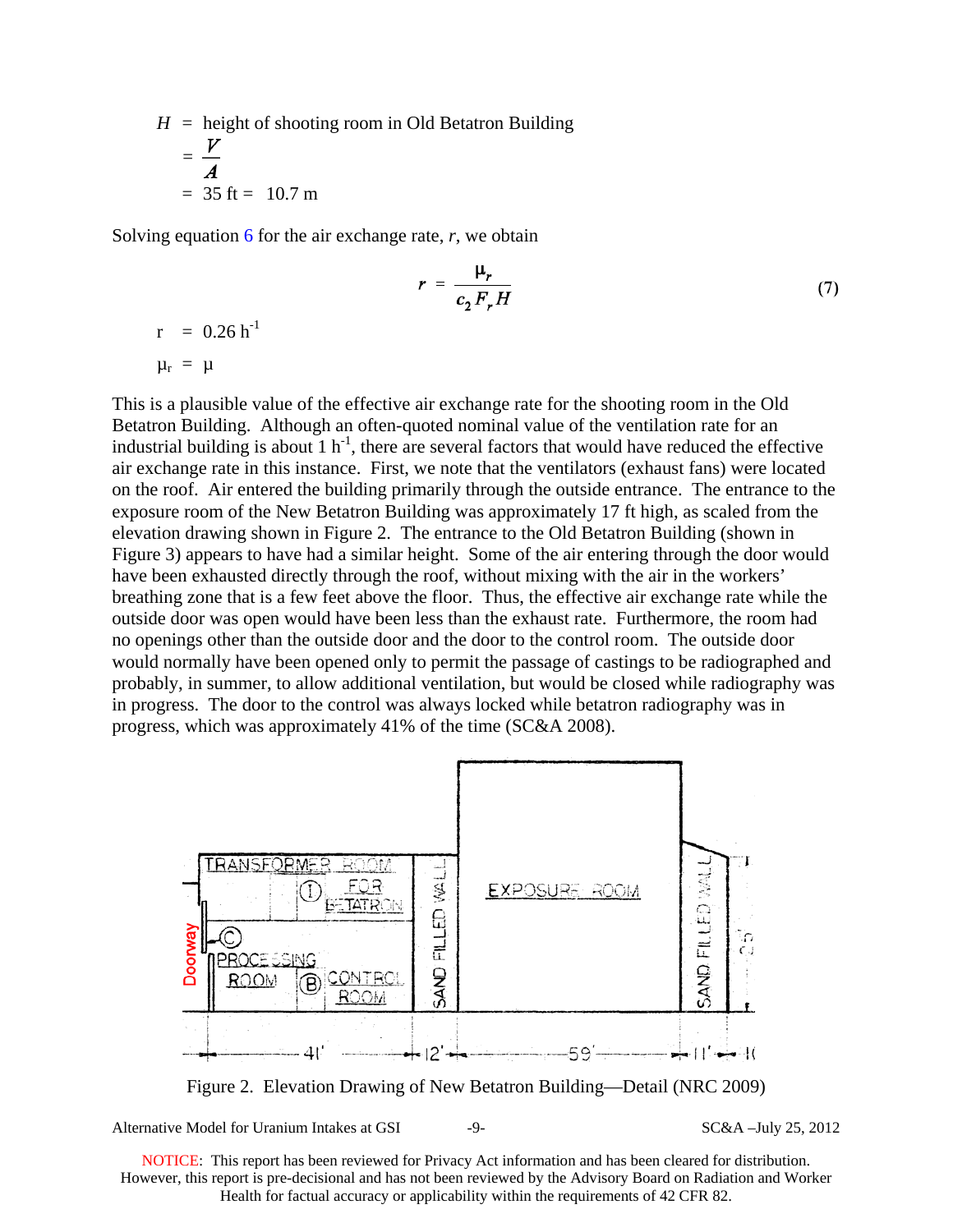

Figure 3. Photo of Old Betatron Building ( 2007)

The purpose of this calculation is to bound the selected resuspension factor. In reality, there are means of removing the surficial activity other than by resuspension and subsequent exhaust. Thus, the removal rate due to resuspension,  $\mu_r$ , is most likely substantially less than  $\mu$ , which, according to equation 7, would imply a lower air exchange rate. A higher value of  $F_r$  would lead to a still smaller air exchange rate, one that would no longer be realistic. This calculation confirms that  $F_r = 1 \times 10^{-5} \text{ m}^{-1}$  constitutes a plausible upper bound.

# **2.4 Intakes of Uranium by Inhalation**

We calculated the inhalation of uranium by GSI workers by assuming that they were exposed to the airborne concentration  $\chi_S(t)$ , evaluated for each calendar year, during each work shift, including the periods of uranium handling operations. We assumed that they were also exposed to the airborne concentration,  $\chi_h$  during the entire time of uranium handling operations, as listed in Table 1. The intakes are based on a breathing rate of  $1.2 \text{ m}^3/\text{h}$ ; they are listed in Table 3 for each calendar year from the start of AEC operations until the time of the cleanup under FUSRAP.

# **3 Discussion of Model**

Our alternative model utilizes all available GSI-specific data, and does not employ any measurements from other sites. The model assumes two sources of airborne uranium concentrations: disturbance of the uranium metal during handling operations and resuspension of uranium dust on the floor. Since these concentrations have two separate source terms, it is appropriate that the intakes should be additive.

The model does assume that the uranium oxide released during the uranium handling operation forms an aerosol with a particle size distribution equal to  $5 \mu$ m AMAD. Anigstein (2012) questioned that assumption as employed by Allen and Glover (2007), because the uranium oxide

Alternative Model for Uranium Intakes at GSI  $-10-$  SC&A –July 25, 2012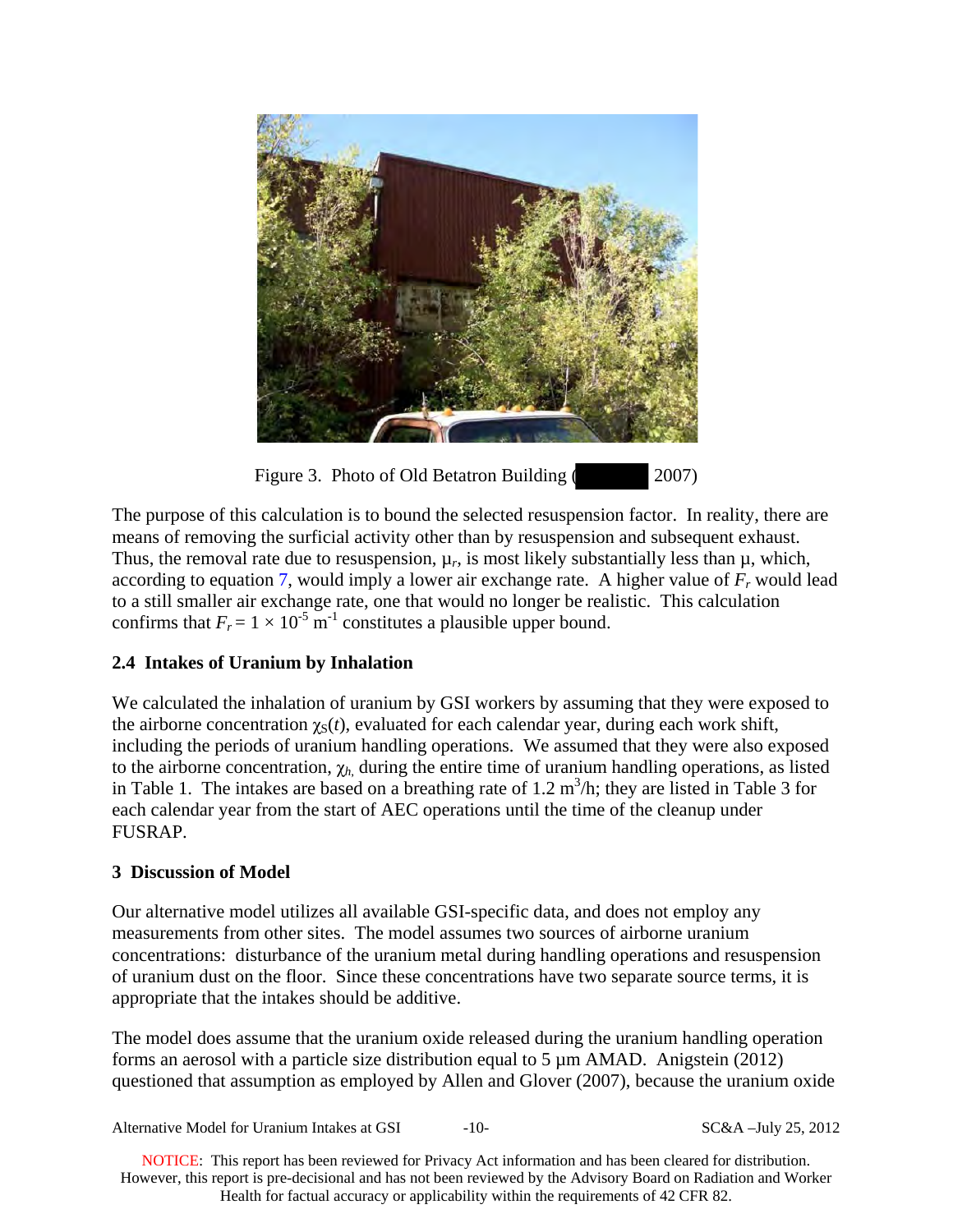could have included a wide range of particle sizes, including large particles that were not respirable and would not have been included in the measurements reported by Harris and Kingsley (1959) that were the basis of the uranium source term used by Allen and Glover. In the present analysis, however, that calculation is performed in reverse. The uranium source term (i.e., the deposition rate), is calculated from the site-specific surficial contamination levels. Since the derived concentration during uranium handling operations is inversely proportional to the deposition velocity, which increases with particle size, our assumption regarding the particle size distribution leads to a higher concentration and to a higher respirable fraction than would result from larger particles. Both of these are claimant-favorable results.

# **4 Results**

One result of the analysis is an evaluation of the airborne uranium activity concentration due to uranium handling activities equal to  $1,106$  dpm/m<sup>3</sup>. This value is approximately twice the breathing-zone activity concentration of 590 dpm/m<sup>3</sup> reported by Harris and Kingsley (1959) for the uranium slug-stamping operation. However, it is about 30% of the value of 3,926 dpm/m<sup>3</sup> presented by Anigstein (2012) that was derived from Adley (1952) for the operation "Unloading rods from truck with fork lift." On the one hand, the activity concentration derived for GSI is conservative in that it is based on the assumption that the deposition is entirely from 5 µm AMAD particles, as discussed in section 3 of the present memo. However, it could increase by a factor of 2 if we were to assume, as did Allen and Glover (2007), that the uranium handling operations took place during only one-half of the hours authorized by the MCW POs, the remainder of the time being spent on radiographing the uranium metal. Since the higher concentration would be offset by a shorter exposure duration, such an assumption would not change the uranium intakes and resulting internal doses, but it would affect the comparison of the derived concentration with data from other sites.

Next, we compare the calculated uranium surficial activity concentrations with those used by Allen and Glover (2007). These authors derived a maximum value of 1,170 dpm/100 cm<sup>2</sup>, which they assigned to all time periods following July 1, 1961. By contrast, we derived values ranging from 27 dpm/100 cm<sup>2</sup> during 1993, prior to the FUSRAP cleanup, to a high of about 43,000 dpm/100 cm<sup>2</sup> during 1962. Finally, we note that Allen and Glover listed intakes ranging from 0.932 dpm per calendar day during the entire residual period to about 128 dpm per calendar day in 1962. Our model results in intakes ranging from 0.29 dpm per calendar day at the end of the residual period to a high of 971 dpm per calendar day in 1957. For the entire 40.5 years from 1953 to mid 1993, Allen and Glover's average inhaled intake is about 29 dpm per calendar day, vs. an average of 261 dpm per calendar day calculated with our alternate model.

## **5 Conclusion**

We have presented an alternate model for the assessment of uranium intakes at GSI that does not employ surrogate data derived from measurements at other sites. The model produces results that are plausible and claimant favorable, and are in a form that is suitable for use by NIOSH in performing dose reconstructions.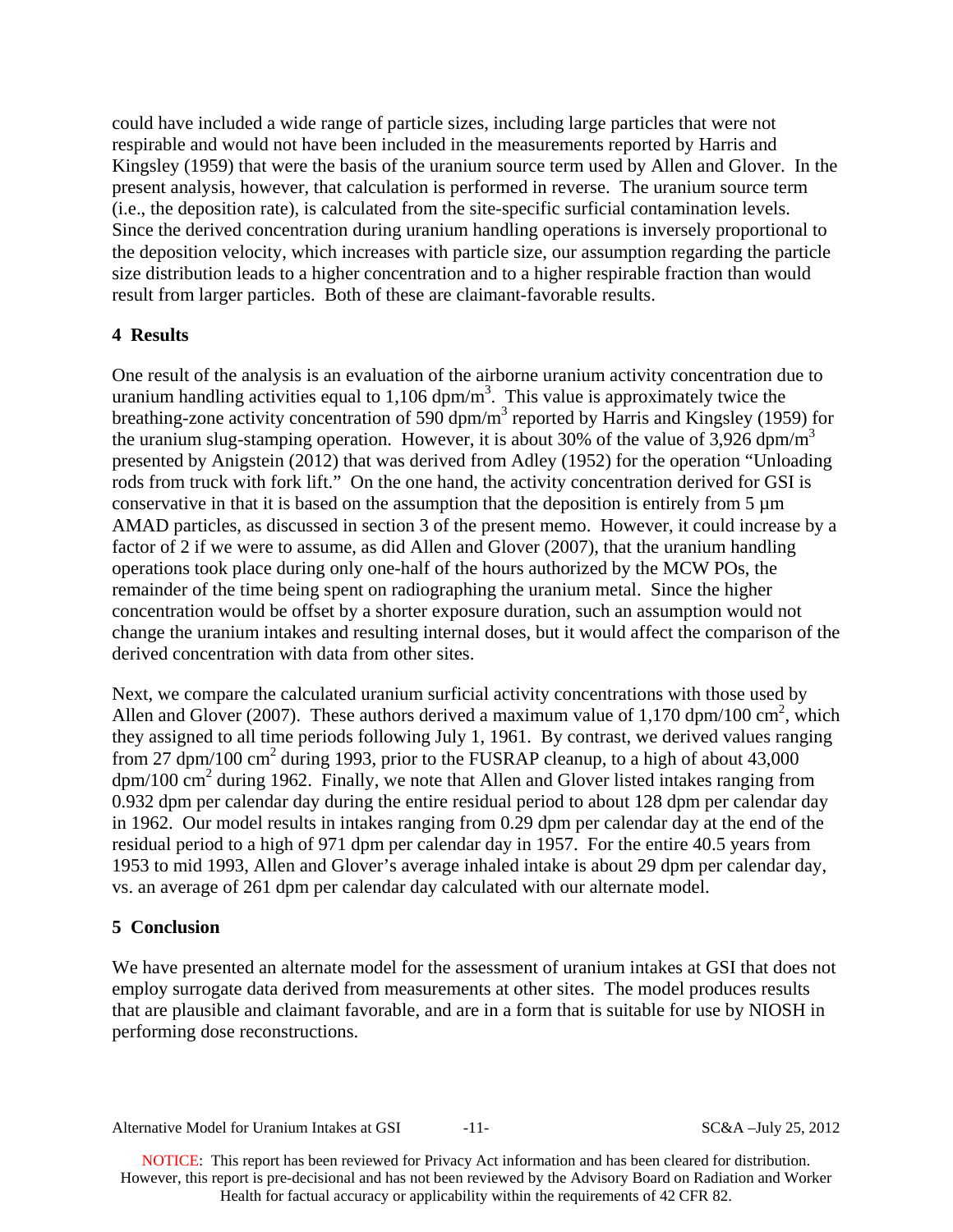### **References**

ABRWH Work Group on Use of Surrogate Data. 2010. "Criteria for the Use of Surrogate Data," Final Draft (May 14, 2010).

http://www.cdc.gov/niosh/ocas/pdfs/abrwh/proc/abrwh-proc-sd-r0.pdf.

Abu-Eid, R. M., et al. 2002. "Re-evaluation of the Indoor Resuspension Factor for the Screening Analysis of the Building Occupancy Scenario for NRC's License Termination Rule: Draft Report for Comment," NUREG-1720. http://www.nrc.gov/reading-rm/doc-collections/nuregs/staff/sr1720/

Adley, F. E., W. E. Gill, and R. H. Scott. 1952. "Study of Atmospheric Contamination in the Metal Melt Building," HW-23352 (Rev.); SRDB Ref. ID: 27354.

Allen, D., and S. Glover. 2007. "Site Profiles for Atomic Weapons Employers That Worked Uranium and Thorium Metals - Appendix BB: General Steel Industries," Battelle-TBD-6000, Appendix BB, Rev. 0. http://www.cdc.gov/niosh/ocas/pdfs/tbd/b-6000-apbb-r0.pdf.

Anigstein, R. 2012. "Review of the Use of Surrogate Data for Estimating Intakes of Uranium at General Steel Industries." http://www.cdc.gov/niosh/ocas/pdfs/abrwh/scarpts/sca-gsisd-r0.pdf

(June 11, 2012). http://www.cdc.gov/niosh/ocas/pdfs/abrwh/scarpts/sca-gsiid-061112.pdf Anigstein, R., and J. Mauro. 2012. "Reply to NIOSH Response to SC&A Memo Dated May 30, 2012." Memo to Advisory Board on Radiation and Worker Health Work Group on TBD-6000

Harris, W. B., and I. Kingsley. 1959. "The Industrial Hygiene of Uranium Fabrication," *A.M.A. Archives of Industrial Health, 19*, 540–565.

Murray, M. E., and K. S. Brown. 1994. "Results of the Independent Verification Survey at the Old Betatron Building, Granite City, Illinois (GSG001)," ORNL/RASA-94/2. Oak Ridge, TN: Oak Ridge National Laboratory.

Murray, M. E., and M. S. Uziel. 1992. "Results of the Radiological Survey at the New Betatron Building, Granite City Steel Facility, Granite City, Illinois (GSG002)," ORNL/RASA-91/8. Oak Ridge, TN: Oak Ridge National Laboratory.

Nuclear Regulatory Commission (U.S.) (NRC). 2009. "General Steel Industries Byproduct Materials License for Cobalt-60, Budd Company Model 41706 Sealed Source not to exceed 1 curie in a single source," ADAMS acquisition number ML093480290.

 2007. < > "Fwd: Overhead door / Old Betatron" September 27, 2007, personal e-mail to John Mauro and Robert Anigstein, SC&A, Inc., and Larry J. Elliott, NIOSH, CC:

Alternative Model for Uranium Intakes at GSI  $-12$ - SC&A –July 25, 2012